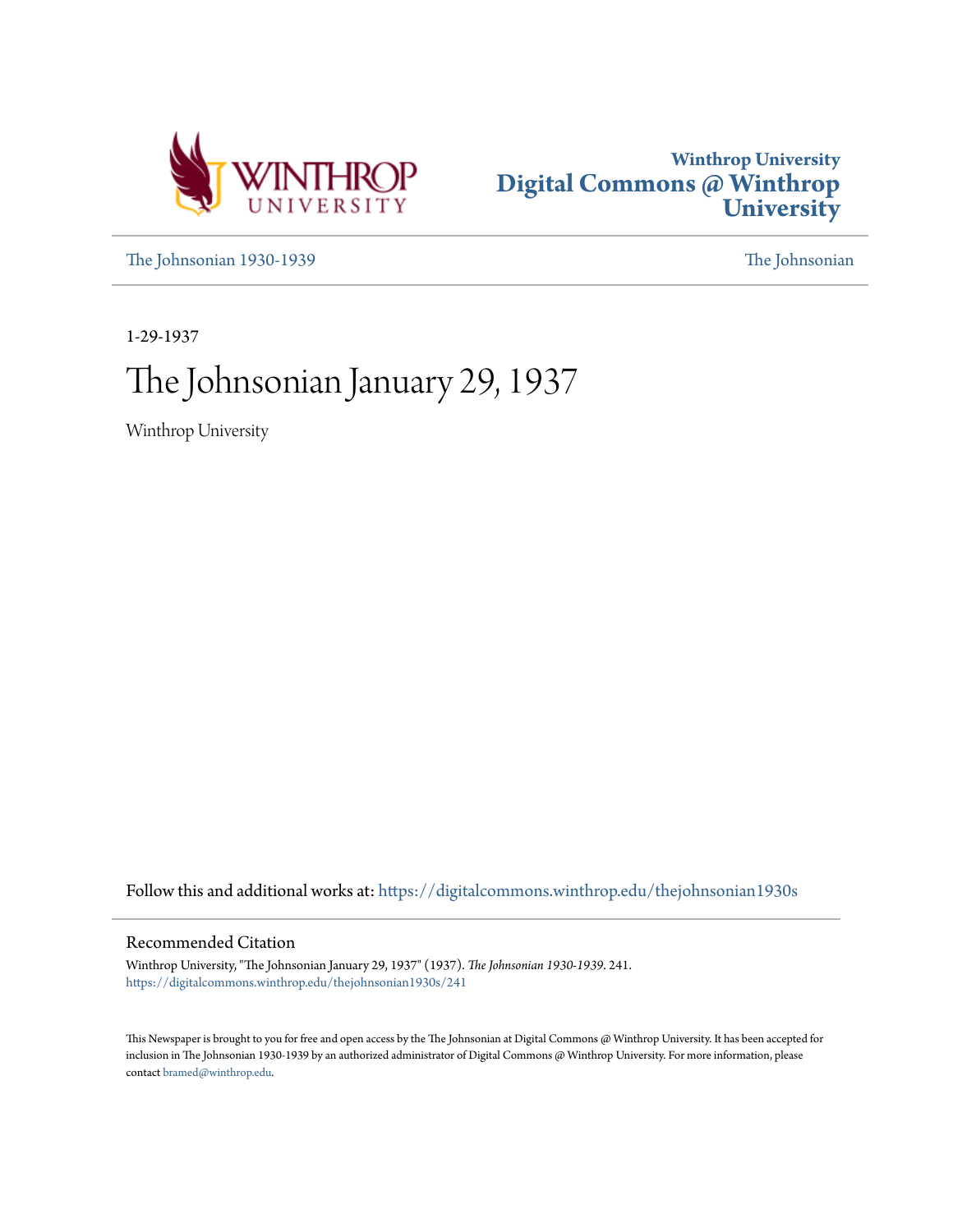2,100 Circulation; Member<br>of Associated Collegiate Press, N. S. P. A., and **8. C. Press Association** 



ROCK HILL, SOUTH CAROLINA, PRIDAY, SANTIAUX 90, 1987

SUBSCRIPTION, SLOP A YEAR



**VOL. 14, NO. 25** 

rs who have n ere been known to flunk stu<br>te broke records the fret se

In a recent' check-up, it we ot Association, the class

Covernment Association, the class<br>organization, the C W, O, A, and all students belong, and the social<br>all students belong, and the social<br>clust, to which a majority of the<br>students, a which a majority of the<br>students, the

New students and faculty members arriving for the second sense-<br>ter will probably see the campus at its worst. The view is one of hare<br>trees, rain-drenched buildings, and

It's hard to realise the gravity of<br>the flood catastrophe by mersiy<br>reading about it in the papers.<br>Nothing is so effective for arousing athy as the radio's app od area.

The amplifier in the dining room na to be affording general satis and heard with ease.

up is not the only colle that is very much concerned at prosent with the large number of n failures. Other colleges in the state have the same problem to

A number of students were hearmanie or seasons were neared<br>mark that they intend to study<br>ag the whole semester. Others was no time to

### Contracts For '38

Ta'ler Signed

As representatives of the junior<br>class, Jean McLaurin, class presional and the junior education<br>of The Tableto, and Room, Junior education<br>are particular includes and the particular particular presion of the<br>presion is con Department Adds

engraving and printing of the 1933<br>
Two rooms on the second floor of The Junior class was advised to Main Bullding have been given<br>
ally The Junior class was advised to Main Bullding have been given<br>
ally place, editor of

# **Winthrop Unknowingly Entertains Notables**



Miriam Winnier and her Daneers<br>on Narch Hardway and her Daneers<br>(a) March 1 as a substitute for Bride<br>(a) March 1 as a substitute for Bride<br>(a) Page and Beniley Distance of Bride<br>(a) and Replace Ally a sequely Autor Contr

DR. DONNIB MARTIN,<br>ho has been given a leave of ab<br>ence for next semester. She will desarch work in the Tale Univer

Name Hine, and a planist, knay in<br>
This group of dancers appeared the complexity at a New York the<br>star, recently at a New York theater, and the Monte Carlo control<br>  $\sim$  100 m and the Monte Carlo Carlo (17) and the Monte **DR. MARTIN TO** 

图

 $\dot{\alpha}$  alle Nine White; sedal, Mary John-Bon and Emily July; sedal, Mary John-Bon Edward, The watch, Elenaor Edward, The Taxis Carlo Controller, Nell Disconcerned State (Mary American Controller, Nell Reference, characte New Laboratory

"Unions a teacher has the<br>grap of the world in which she<br>lives and moves, she cannot<br>wield an influence in the class-

wind an infraement in the class-<br>wind an infraement in the class-<br>momentum and infraement than all the conducts requires the set of the<br>state in a structure of the structure of the structure of the limit<br>of the structure

**EXAMPLE AND STRAITS INCORDES INTO A CHANNEL AND THE CHAIN IN STRAIN CONDITIONS INTO A REAL PROPERTY ASSESSMENT AND A REAL PROPERTY AND A REAL PROPERTY AND THE VALUE AND THE VALUE AND THE VALUE AND THE VALUE AND THE VALUE** 

**SUMMER SCHOOL** Next Week at Winthrep **ADDS COURSES** Priday: 4:15-B. S. U. R.<br>W. A. Meeting.<br>7:30-Main Auditorium W. A. Meeting,<br>7:30-Malm Audito<br>Rhow,<br>Maturday: 8:00-Malm<br>Artist Course, Magginis Ansou Nitis Course.<br>Misi Course.<br>Banday: 1:00-11:38-Churches<br>Banday: 1:00-11:38-Churches<br>Course.<br>Darkes Service.<br>(2013-Churches Mail.<br>Missilvand Pedrum.<br>Monday: 1:00-Counting Watch.<br>Morning Watch.<br>Wolfgatter.<br>(2014-Kirches-Width ment orth—Writers' Club.<br>y: 4:30 — Clio Hall  $L R G$ .<br>nach Hall-Vespers. COLLEGE GIVES **FRENCH MOVIES** 

"Le Gendre de M. Potrier"<br>and "Madame Bar indame Bovary" To<br>Be Shown

FOR THE PROPERTY OF SCRIPTION CONTROL AND THE PROPERTY OF SCRIPTION CONTROL AND THE PROPERTY OF SCRIPTION CONTROL AND THE PROPERTY OF SCRIPTION CONTROL AND THE PROPERTY OF SCRIPTION OF SCRIPTION CONTROL AND THE PROPERTY OF

"Y" Groups Give<br>Informal Teas

many areas of about 50 students and the seam test of a students for a seam test of a student in the seam of the seam of the seam of the seam of the seam of the seam of the seam of the seam of the seam of the seam of the se



Director

**Freshmen Become Violent**<br>Upon Mention of Exa

**High School Contest**<br>  $\frac{1}{100}$ <br>
In that home comomes contest<br>  $\frac{1}{100}$ <br>
In the halo have been been been detected<br>  $\frac{1}{100}$ <br>
In the halo have the sendered and the conducted<br>  $\frac{1}{100}$  (Contex on a<br>  $\frac{1}{100}$ 



pear At College Tomor

35 SINGERS IN GROUP

Funds Are Used For Charity Work Amo

Negroes

The Charleston Negro Spiritual<br>Society will appear here in concert<br>Saturday evening, at 8 o'clock, in<br>Main Auditorium. This society is<br>composed of about thirty-five sing-<br>stranged by Mrs. Katherine C.<br>Euleron

Fra managed by Mrs. Katasumo – Historical Archives in the north. On one and the measurement of the north of the same of the same of the same of the same of the same of the same of the same of the same of the same of the s

members was

### **PARENTS' DAY PLANS LAID**

BANCROFT NAMES Election of Permanent Chair man to Take Place Soon

and the mass are the boson will be the set of the set of the set of the set of the set of the set of the set of the set of the set of the set of the set of the set of the set of the set of the set of the set of the set of

## **Wheeler's Blue Cards Show** Porter, Erskine Neck'n Neck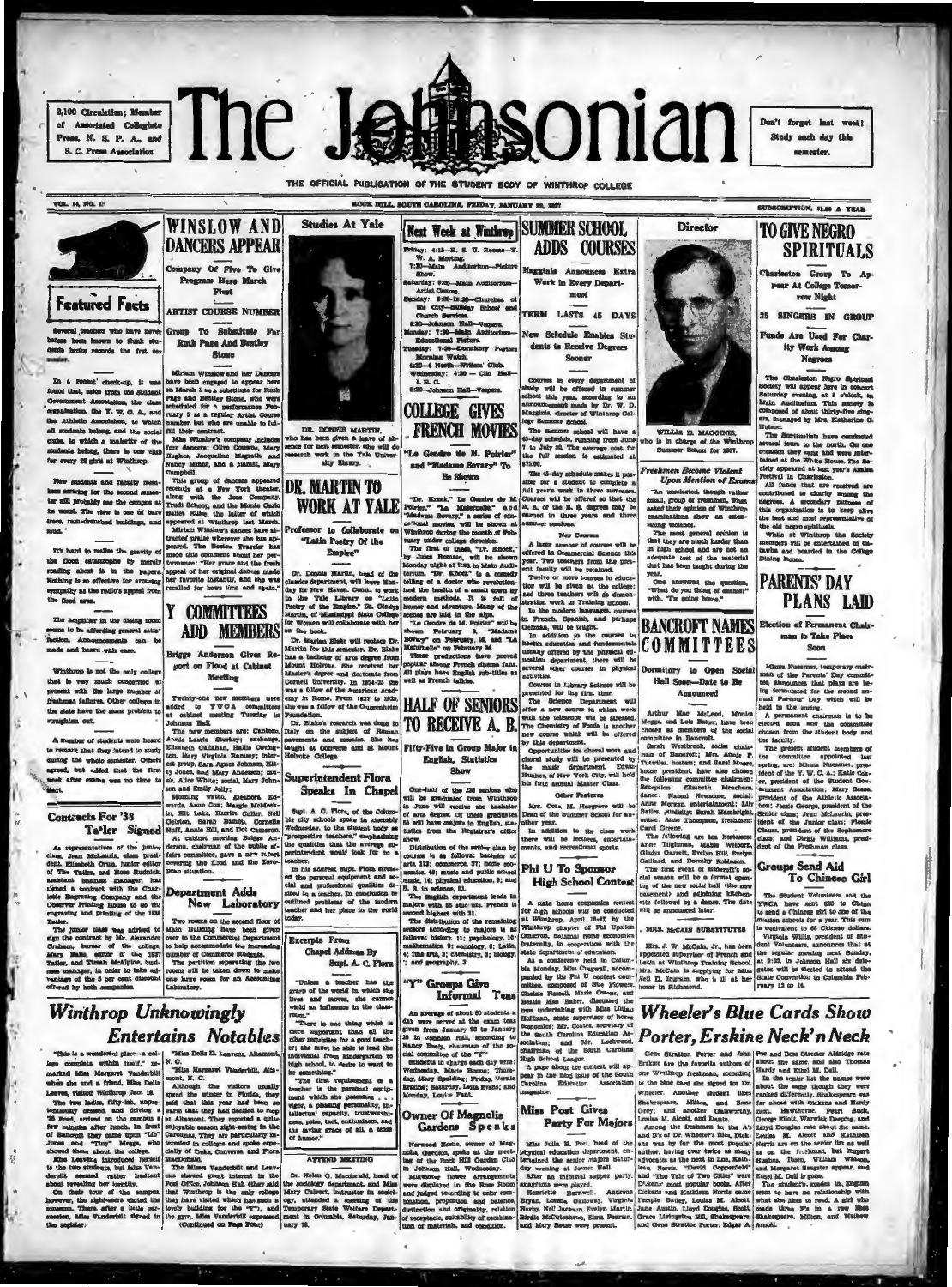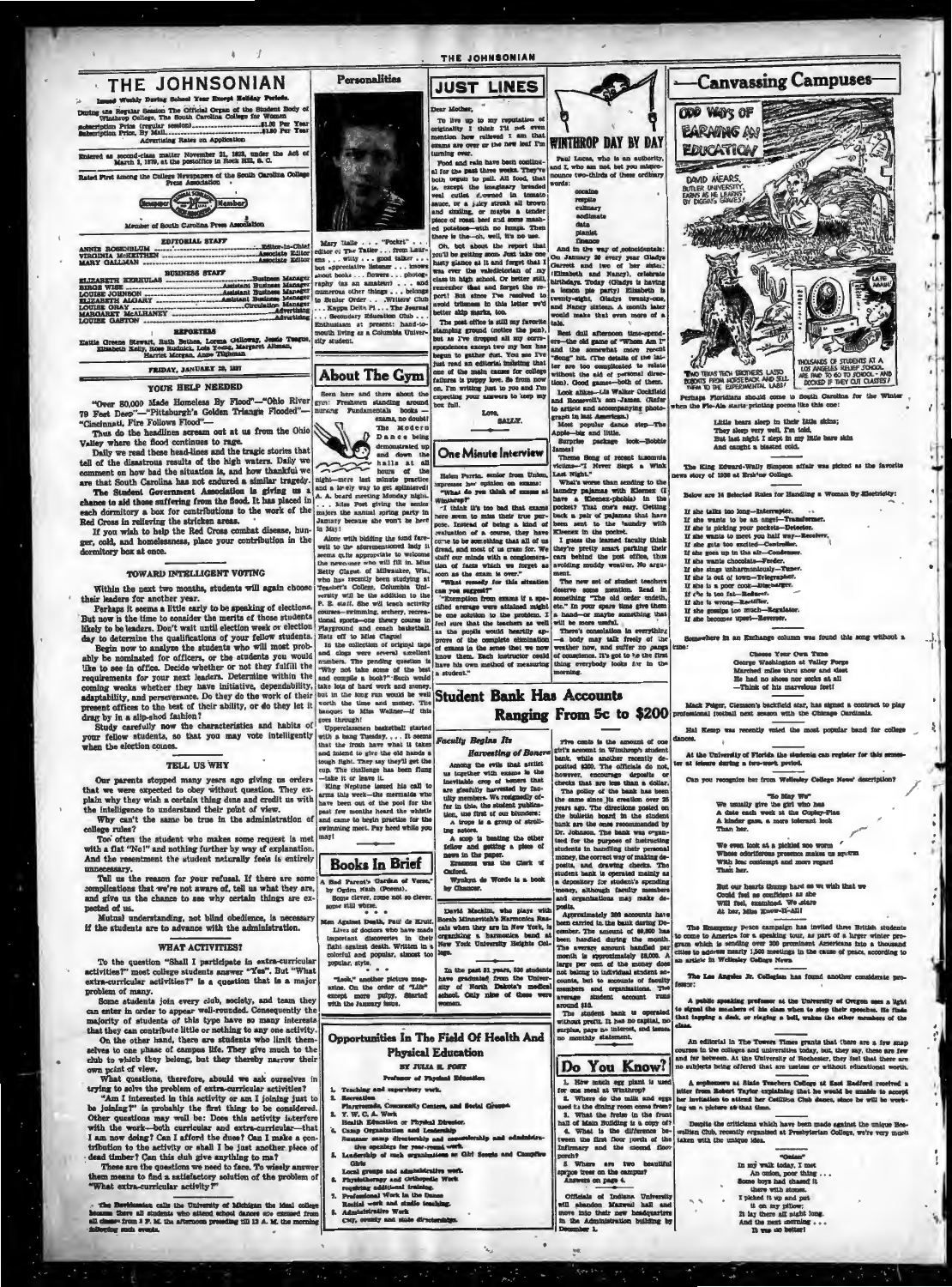### **SEVEN GRADITATE AT MID-TERMS**

Withdrawals Number Six: Four New Students

 $\begin{tabular}{l|c|c|c} \multicolumn{1}{l}{\textbf{Borel}} & \multicolumn{1}{l}{\textbf{Borel}} \\ \hline & \multicolumn{1}{l}{\textbf{Borel}} & \multicolumn{1}{l}{\textbf{Borel}} \\ \hline & \multicolumn{1}{l}{\textbf{Borel}} & \multicolumn{1}{l}{\textbf{Borel}} & \multicolumn{1}{l}{\textbf{Borel}} & \multicolumn{1}{l}{\textbf{Borel}} & \multicolumn{1}{l}{\textbf{Borel}} & \multicolumn{1}{l}{\textbf{Borel}} & \multicolumn{1}{l}{\textbf{Borel}} &$ 

an of Knoxville, Tenn

#### sanor Caughman<br>Wins Rotary Prize El.

Eleanor Camilman was the win-<br>near of a box of candra in the num-<br>near of a box of candra in the momentum in Length at the Regional state in<br>term in the Lands Hight at the Region in the box of the land of Regional<br>conside

gares Molemain Enter Dust, and Dustain Russell, initiating Russell<br>blogs (1984) and the base of London Completi, initiating the Solution<br>of Playes (7 London Completion), initiating the Solution Russell<br>complete base (2 Lon H. McClung, Miss Florence Sa

#### Dormitory Kitchens To Receive China

 $\overline{\xi}$ د ا

New china, ailway, cooking utensis, and guess beaution bowls, ladkes, and cups<br>beauty beam collector the dominibution of the domination of the domination<br> $\mathbf{M}$ . Carabana, boundary is the collector of the same<br>pattern i

dormitories.<br>The dormitory id?:bens are also<br>equipped with electric stown and<br>refrigerators.

#### Music Class To **Sponsor Exhibit**

Beth Dukes and Gladys Joyner<br>are in charge of an exhibition of notations behind the put on in Johnson<br>Rail on Priday afternoon from 4:30<br>to 6 order. These notebooks on<br>the 4:30 second and 4:30<br>wardlers can be widen by Mis

# Office Of Miss Bishop<br>Will Be Renovated

The ciffice of Miss Pra Bishop, previous previous persons over in a mew color scheme.<br>The color over in a mew color scheme.<br>The color media will be green in-<br>tend of cak. A new metal desk, and chairs will be installed.

With the acquisition of a new<br>saiing pavilion on the Charles riv-<br>er hasm and 36 dinghies, Massachu-<br>setts Institute of Toolucology now setts Institute of Toohreleyy now<br>has the most extensive college<br>yachting facilities in the country.



Charlotte, N.C.



The 1937 Sextet

THE WINTHROP SEXTET<br>which has been asked to sing by groups throughout the state. The ers, left to vight, are M

**Sextet Acquires Fame** Winthrop Out In The

The was reached to the most result of the control of the control of the chosen of the chosen of the chosen of the chosen of the chosen of the chosen of the chosen of the chosen of the chosen of the chosen of the chosen of

is cut<br>in the hold at that boy down at the red of the line if for the line<br> $\pi$  and the line of the line in the state<br> $\pi$ . In the state and the state in the state<br>in the state in the state of the state of the state of th

a came yet-<br>
map at the boy eelling<br>
Dopen's Did you know that they<br>
charge ten cents or pop corn<br>
some. Look her fung the post-<br>
ple look turning from aide to<br>
side so they can are."<br>
<br>
and the corner state of the post-<br>

"Look, doesn't Winthrop look

cure:<br>"Im't he British - looking<br>though? I always did love the<br>British. I hope that he talics<br>just a little anyway. His white<br>flannels are tallored. They must Hahnes are unneed any man-<br>have been made in England. His<br>it better than any of the<br>othera, don't they?"

"Gee, that girl looks like an ad for something, doesn't she?"

There the Physical Balticach-<br>ers way up there an the top<br>row. They certainly are dressed<br>up. They look good, don't<br>they?"

they r<br>"If you had to marry one of<br>them, which one would you<br>choose? I think that all of them<br>are married already, except<br>Barnes-and he may be married

"Y'all, Prankenstein just

"It Takes Lots of

Living In a House

to Make a Home"

**PULL-UP CHAIRS, ROCKERS,** 

**TABLES, OCCASIONAL CHAIRS** 

COME IN AND SEE OUR LIVABLE **FURNITURE** 

Jacobs Furniture Co.

mulled."<br>"Yeah, can't they play ten-"Yeah formul"<br>"Come on-work going back to a<br>chood. I knew all the time to achood. I knew all the time<br>that Vines would heat Ferry.<br>Formy is good, of course, but<br>somehow I could see the u

202 Main Street

Hall.<br>Dorothy talked on marionettes:<br>Eva Pair spoke on operas; and Vir-<br>ginia McCuen, on out-door theatres

Cothran Leads Vespers' Singing

Elizabeth Chran ied group aing-<br>ing at vespers Wednesday at \$:30 in<br>Johnson Hall.<br>This was the first all-einging pro-<br>This was the year, The group sang<br>familiar hymns.

ality Pur

Re

**Chone 933** 

nably Priced

COOPER FURNITURE CO.

6

THE JOHNSONIAN

**BEGIN PRACTICE** 

Thirty-Seven Report As Bas-

 $\frac{1}{2}$ 

*kethell* Res

Free, open stretches of heather or country mendow . . . the playful tug of wind . . . the friendly sun . . . s crisp tang in the air-a joy in living) Of such is the essence of Tweed, parfum

equis by Lenthric, Paris.

**From Doughnuts to Dinners THE CAROLINA SWEETS** -The Home Of-**Wonderful Western Steaks Tasty Toasted Sandwiches Handsome Homemade Pies** 

**Foamy Fountain Drinks** 

THE CAROLINA SWEETS

Thirty-seven upper<br>chainmen came  $\begin{array}{|l|} \hline \\[-1.2mm] \hline \\[-1.2mm] \hline \end{array}$  which the hadded<br>all practice Tusscher, Nell Wis. will arrive next work to fill and<br>removed. Hell Wis. will arrive next work to fill interest of the  $\frac{1}{2}$  **EXAMPLE 2018**<br>
The strengthenial of the distribution of the strengthenial of the strengthenial of the strengthenial of the strengthenial of the strengthenial of the strengthenial of the strengthenial of the st

**UPPERCLASSMENMiss Betty Claque Selected To** 

Columbia Graduate Reple

 $\blacksquare$ 

Miss Post Next Se-

\$1.25 to \$40.00

J. L. PHILLIPS DRUG CO.

**EXAMPLE CARRIERS AND SURFAINS CONTINUOUSE CARRIERS AND ARRESTS AND ARRESTS AND ARRESTS AND ARRESTS AND ARRESTS AND ARRESTS AND ARRESTS AND ARRESTS AND ARRESTS AND ARRESTS AND ARRESTS AND ARRESTS AND ARRESTS AND ARRESTS A** 

Instructor

The Rev. J. H. Marion, paster<br>of Oakland Avenue Presbyterian<br>Church, will hold the first of a<br>series of informal discussions after<br>verses Sunday night, in Johnson<br>Hall.

san.<br>Julia Barnwell, chair<br>elistens education co Juan Earnwell, chairman of<br>Tellgrous education committed<br>the Y. W. C. A., has nanounced<br>Mr. Marion will explain the<br>pose of the discussions to be plain the pur-<br>ms to be held

pose of the discussions to be held the<br>pose of the discussion of the compensation of the same for the competition<br> $\lambda$  can be discussed to the compact the faculty members and town propi.<br>Rome mulpetts that have already pro

Pinancial difficulties in 1982 kep<br>le University of Wichita from be-<br>ming the Vassar of the west.

WEIGHTS CHIROPODY<br>AND HAIR CUTTING





Phone 162

PROMPT DELIVERY

The Best Place for the Cleaning and

**Blocking of Your Knit Garments** 

**Y TO DIRECT Fill Physical Education Post SUNDAY FORUMS** 

Mr. Marion To Give First Discussion Of

**Series**